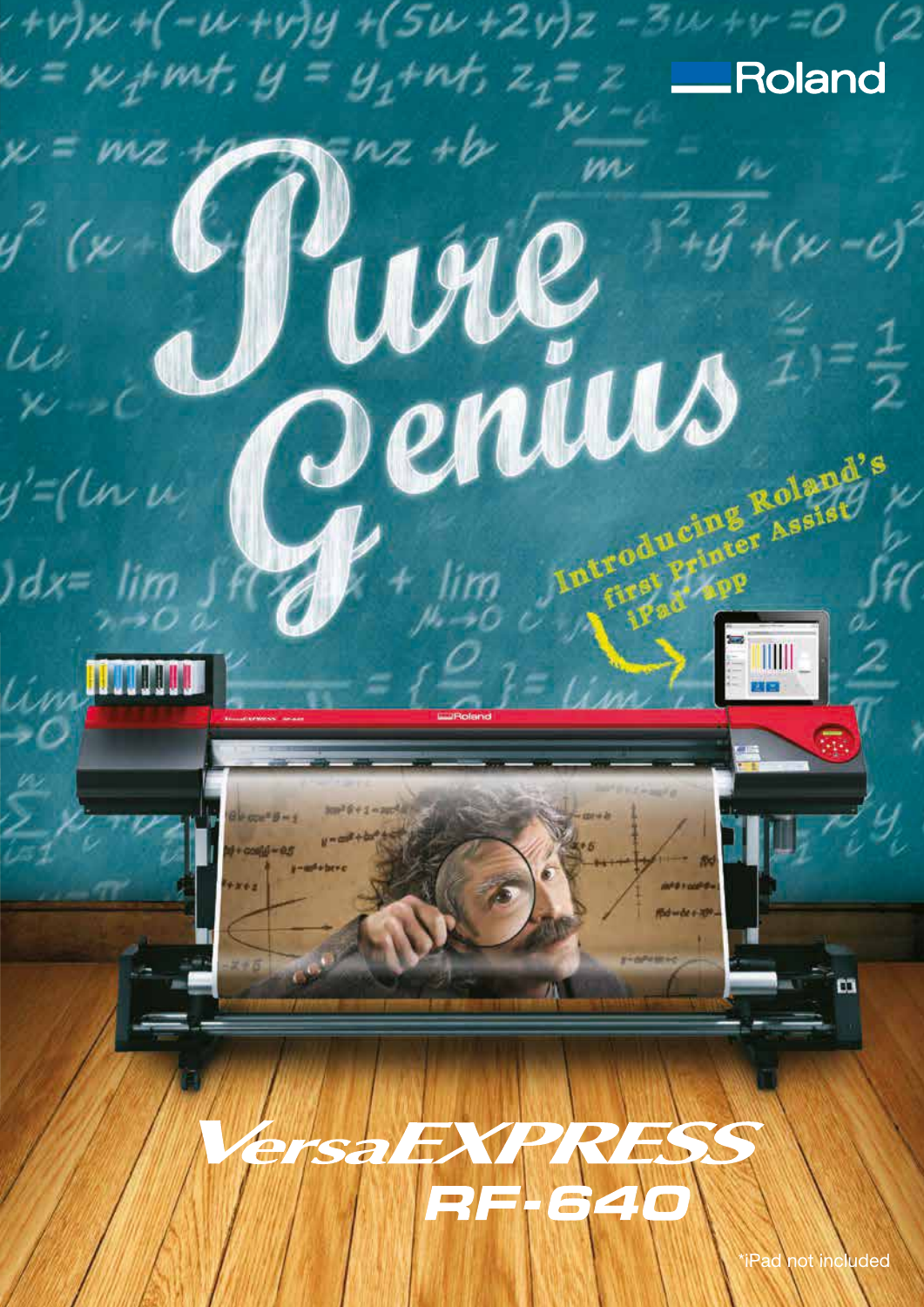

# The VersaEXPRESS™ RE-640 Productivity and reliability at a great price.

The Roland VersaEXPRESS™ RF-640 offers the perfect formula for digital printing success: high production speed, outstanding print quality, ease of use and unsurpassed reliability. The genius behind the RF-640 is reflected in its ability to quickly produce high quality graphics and prints, whilst keeping cost of operation low. That translates into increased output, satisfied customers and more money in your pocket.

### **Advanced Productivity Features**

Equipped with advanced productivity features, the RF-640 is ideal for any high production environment. It boasts advanced print control technology for quality image reproduction, colour consistency and durability. While the robust media support brackets and take-up system handles narrow or wide rolls with ease. The innovative Roland Ink Switching System adds greater production capability by allowing you to seamlessly replace an empty 440ml cartridge when ink runs out, without having to stop and restart the printer. Workflow and output are further enhanced by Roland's user-friendly VersaWorks Dual RIP® software, which includes media profiles, nesting, cropping, predictive ink and media usage, and other powerful production tools. VersaWorks Dual also features built-in Roland Color System and PANTONE<sup>®</sup> libraries for easy and accurate spot colour matching.

### State of the Art Print Technology

Specially designed to take full advantage of Roland's high-density, GREENGUARD Gold Certified ECO-SOL MAX inks, the RF-640 prints beautiful, saturated colour with virtually no banding - even at higher speeds. A mirrored CMYKKYMC gold-plated print head firing seven different droplet sizes ensures stunning graphic results on a wide range of media at speeds up to 48.5m<sup>2</sup> per hour. Roland Intelligent Pass Control further enhances image quality by minimising any trace of banding and ensuring precise media feeding between passes.



Roland Printer Assist iPad app Remotely manage production, test printing, cleaning and more

**Intelligent imaging** Delivers smooth gradations, high-fidelity images and flawless solid colours

To learn more about the pure genius of the RF-640, view the video at www.rolanddg.co.uk/RF-640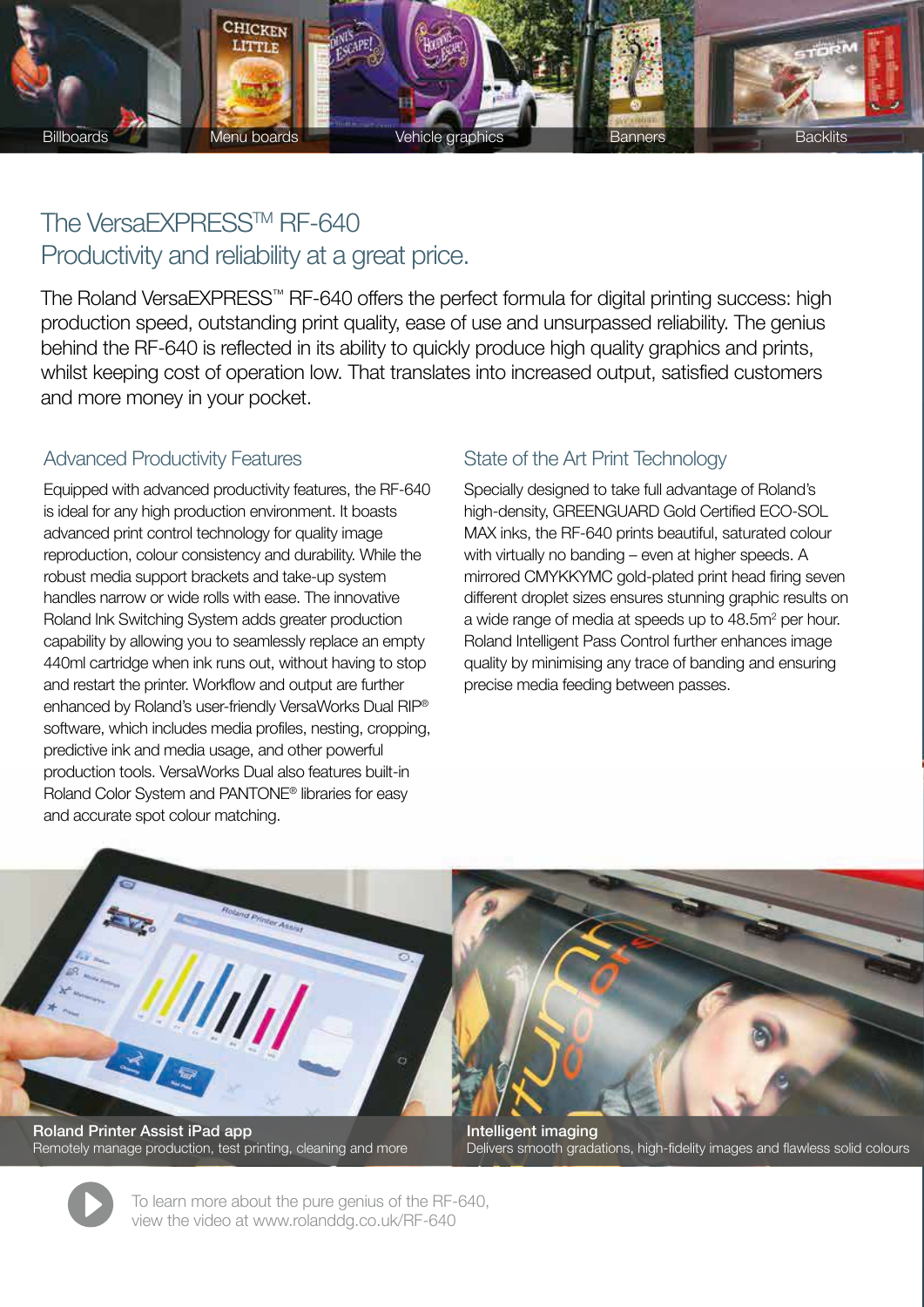

Engineered to print beautifully, the RF-640 offers a rare combination of value and performance, making it a smart purchase. Talk about genius!

IAA

**TITHE** 

#### The Genius of Simplicity

You don't have to be a genius to use an RF-640. In fact, this printer's innovative features and technological advancements make it incredibly easy to operate. With the Roland Printer Assist iPad app, you can even remotely manage production, test printing, and even cleaning functions from an iPad tablet. Additional features for increased ease of use and convenience include an easy-access front-loading ink cartridge system, media loading levers at both the front and back of the printer, and media brackets that support media rolls up to 40kgs as they're loaded into place.

#### **Value for Monev**

The RF-640's design allows for low running costs and easy maintenance. Precise inkjet technology and new optimised profiles for ECO-SOL MAX ink work together for efficient ink consumption. An automated cleaning function also minimises ink usage and prolongs print head life. As a result, the RF-640 is highly efficient in both production and standby modes. As proof of its unmatched reliability, the RF-640 is backed by Roland's unrivalled RolandCare Original Warranty.